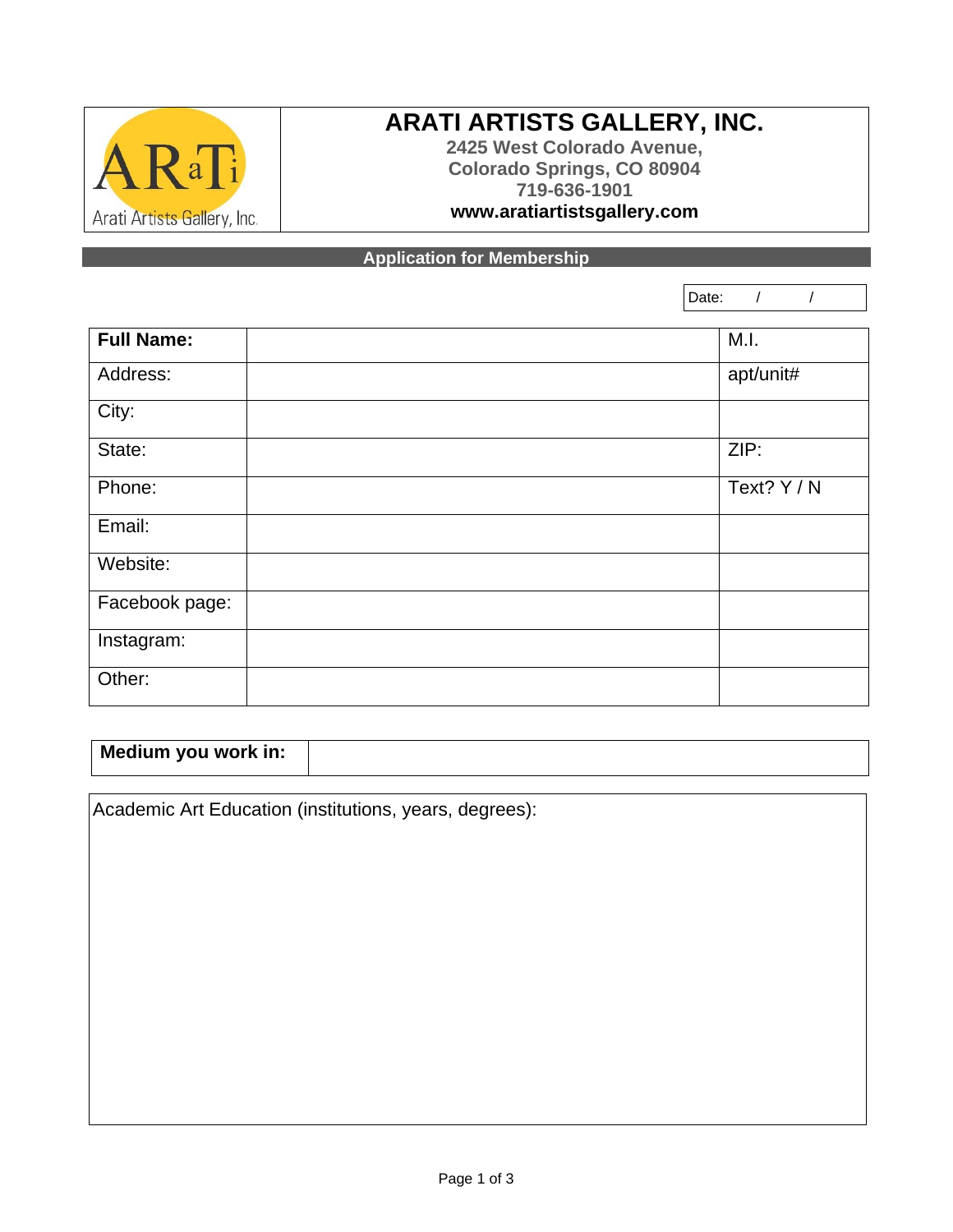Current resume to include juried shows, awards, art gallery or art organization memberships:

Reasons to join our gallery:

List any knowledge or experience with: retail sales, customer service, Square, marketing, graphic design, shipping, etc.

Description of your artwork:

Please, print these first 2 pages, fill them in with your info, and email them back to [aratiartistsgallery@gmail.com](mailto:aratiartistsgallery@gmail.com) with the subject line: "New artist application your name" along with 3 to 5 images representative of your artwork.

\* Images need to be full color, high quality .jpeg format, 72-300 ppi resolution, max. of 1920 pixels on the longest side, under 2 MB, labeled with your last name title of piece size price.

You should receive a confirmation email within 5 days.